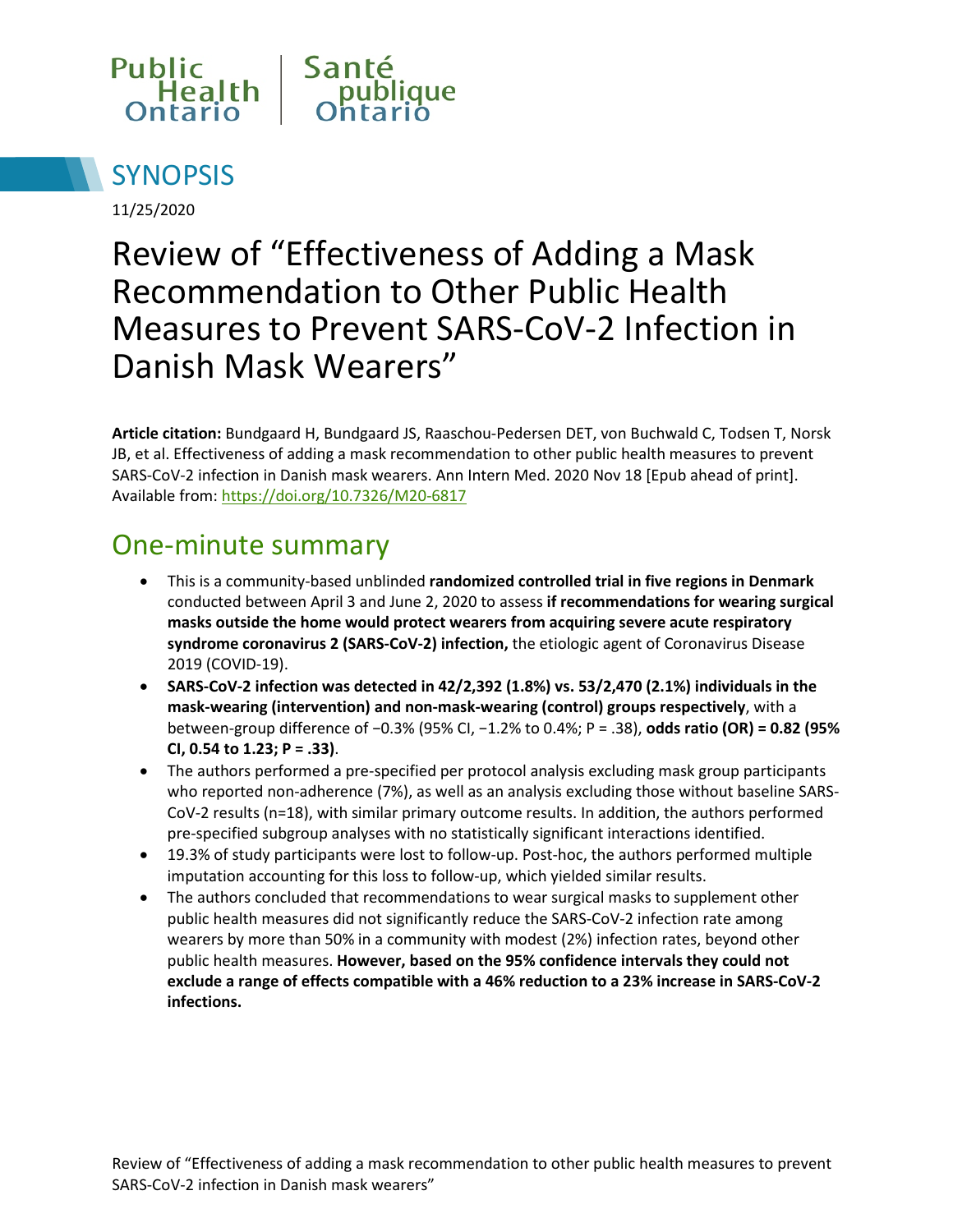# Additional information

- Between April 3 and 24, 2020, 17,258 Danish citizens ≥ 18 years of age responded to recruitment via media advertisement, private company and public organization contacts. 6,024 eligible individuals were included based on the following criteria:
	- Without current or prior symptoms or diagnosis of COVID-19.
	- Reporting being outside of the home among others for  $\geq 3$  hours per day.
	- Not required to wear a mask at work.
- A total of 3,030 participants were randomly assigned to the recommendation to wear masks, and 2,994 were assigned to control; 4,862 completed the study (19.3% loss to follow-up):
	- 2,995 were followed from April 14 to 16 until May 15, 2020, when the country was under lockdown conditions (reopening occurred on May 18, 2020).
	- 3,029 were followed from May 2 to 4 until June 2, 2020.
- Each participant in the intervention group was given 50 three-layered disposable surgical masks with written and video instructions (including instructions to change masks if outside the home for >8 hours). Reported compliance with mask-wearing was:
	- 46% as instructed
	- 47% predominantly as instructed
	- 7% not as recommended
- The primary outcome explored was SARS-CoV-2 infection, defined as:
	- Positive oropharyngeal/nasal swab for SARS-CoV-2 by reverse transcriptase polymerase chain reaction (RT-PCR).
	- Detection of IgM and/or IgG antibodies to SARS-CoV-2.
	- Or, a COVID-19 diagnosis by a hospital.
- Participants were instructed to perform the point-of-care serology test at baseline and at the end of the trial using the written and video instructions provided.
	- Sensitivity and specificity of the serology test were 90.2% and 99.2%, respectively, as reported by the manufacturer and 82.5% and 99.5%, respectively, in an internal validation test of 651 blood donation samples in November 2019 and 155 PCR-confirmed patients with SARS-CoV-2 infection.
	- Of the 95 participants who met the primary outcome, 80 (84%) were diagnosed only by antibody test and 5 (5.3%) were positive for SARS-CoV-2 by RT-PCR (all 5 in the control group).
- A 1.9% seroprevalence of SARS-CoV-2 was reported in Danish blood donors between April 6 and May 9, 2020, similar to the incidence rates among the study participants.
- Participants were also instructed to perform the point-of-care RT-PCR tests, using test kits and the written and video instructions provided, at the end of the trial period or whenever these symptoms arose: cough, fever, headache, shortness of breath, pain in muscles/joints, taste disorders.
- All test results, time spent outside of home, time and adherence to mask use instructions and exposure to household members with COVID-19 were collected in the weekly follow-up emails.
- Among participants who reported COVID-19 in their households, 2/52 in the intervention group and 1/39 in the control group developed SARS-CoV-2 infection. The authors suggest that most of the infections were likely acquired outside of the home.
- In subgroup analyses, there was a non-significant trend to higher effectiveness in females (OR = 0.65; 95% CI, 0.38-1.12; P = .20) and those who spent >4.5 hours outside the home (OR = 0.61; 95% CI, 0.30-1.21; P = .26).

Review of "Effectiveness of adding a mask recommendation to other public health measures to prevent SARS-CoV-2 infection in Danish mask wearers" 2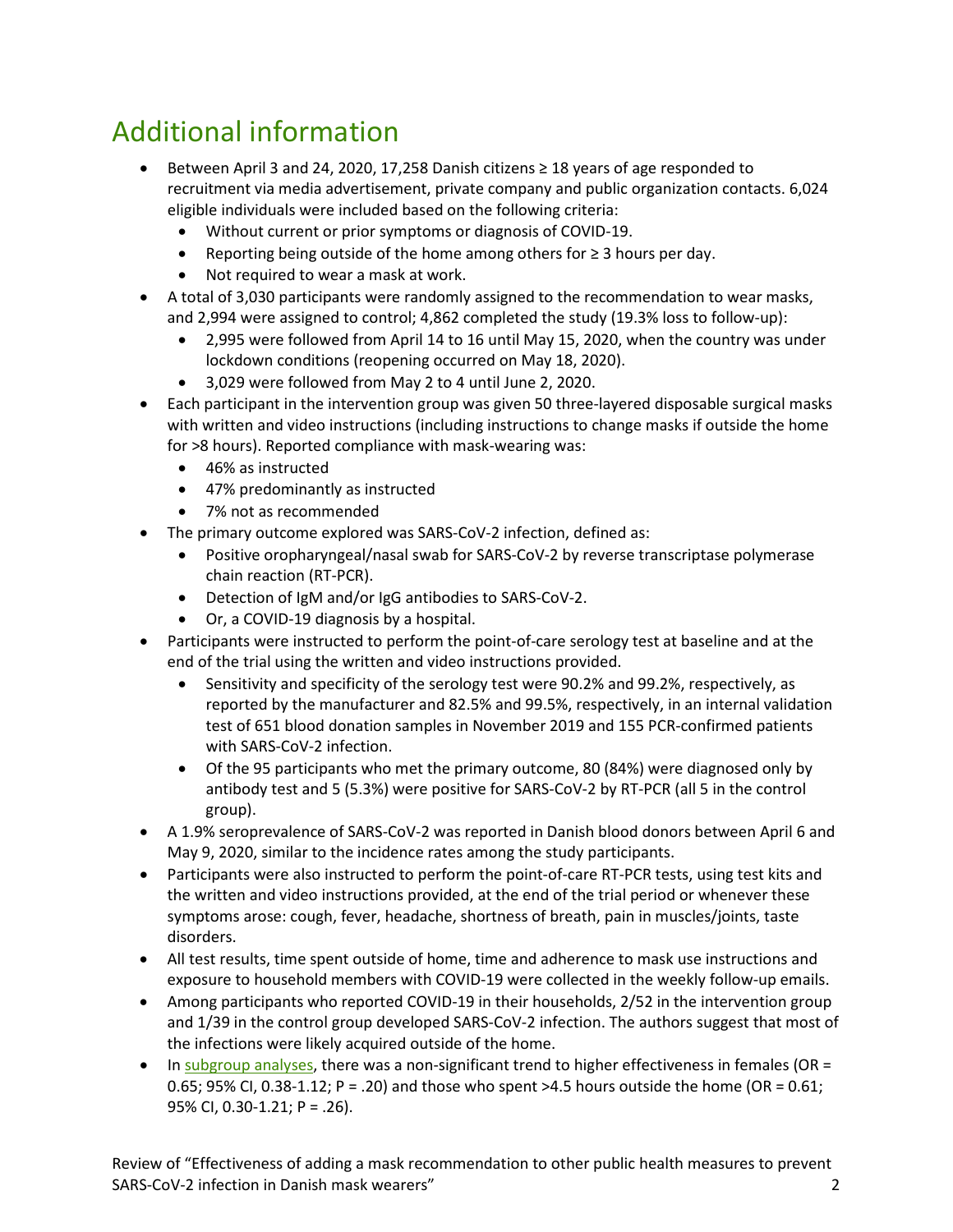• The authors performed a post hoc (not preplanned) analysis which included only participants who reported wearing face masks "exactly as instructed". The primary outcome occurred in 22 participants (2.0%) in the mask group and 53 (2.1%) in the control group (between-group difference, −0.2 percentage point [95% CI, −1.3 to 0.9 percentage point]; P = .82; OR = 0.93 [95% CI, 0.56 to 1.54; P = .78]).

## PHO reviewer's comments

- Bundgaard et al. conducted a well-designed, practical, randomized controlled trial evaluating the effectiveness of mask recommendations to protect non-health care workers in a community setting. The results of this study are consistent with previous research<sup>1</sup> which has demonstrated either a small or lack of protective effect to the wearer from face masks worn in community settings.
- The mechanism of effectiveness for mask use in the community is likely to protect others *from* the mask-wearer, referred to as "source control". This study was not designed to assess mask effectiveness as source control. There have been several ecological studies (from [Canada,](https://www.medrxiv.org/content/10.1101/2020.09.24.20201178v2)<sup>2</sup> [Germany,](https://www.iza.org/publications/dp/13319/face-masks-considerably-reduce-covid-19-cases-in-germany-a-synthetic-control-method-approach)<sup>3</sup> and the United States<sup>4</sup>) that have demonstrated a significant beneficial effect from jurisdictional mask mandates in reducing COVID-19 case numbers.
- The authors appropriately acknowledged several notable study limitations. The study was conducted at a time of relatively low community transmission and was powered to detect a 50% protective effect from mask recommendations. The study cannot exclude an effect range between 46% reduction in risk to a 23% increase in risk. The study had a substantial (19%) proportion lost to follow-up, which was addressed through the use of multiple imputation. Approximately half of the intervention arm reported not using masks exactly as directed; however, in a post-hoc analysis, there was no difference when the study was restricted to only those that self-reported perfect adherence.
- Despite the study's limitations, it adds important scientific evidence to public use of masks. Face masks likely offer little-to-no protection to the average wearer. Therefore, those wearing masks should remain vigilant to not underestimate the risks associated with community exposures and social interactions. Mask wearing is one component of layers of public health measures including frequent hand hygiene; physical distancing and limiting close contact with nonhousehold members; and avoiding crowded environments and closed spaces.
- This study does not provide evidence that public mask wearing is ineffective for controlling COVID-19 through source control. The summation of the current body of evidence on mask use strongly supports public mask mandates as effective in controlling community transmission of COVID-19.

#### Additional references

- 1. Ontario Agency for Health Protection and Promotion (Public Health Ontario). Wearing masks in public and COVID-19 - what we know so far [Internet]. Toronto, ON: Queen's Printer for Ontario; 2020 [cited 2020 Nov 25]. Available from: [https://www.publichealthontario.ca/-](http://www.publichealthontario.ca/-/media/documents/ncov/covid-wwksf/what-we-know-public-masks-apr-7-2020.pdf?la=en) [/media/documents/ncov/covid-wwksf/what-we-know-public-masks-apr-7-2020.pdf?la=en](http://www.publichealthontario.ca/-/media/documents/ncov/covid-wwksf/what-we-know-public-masks-apr-7-2020.pdf?la=en)
- 2. Karaivanov A, Lu SE, Shigeoka H, Chen C, Pamplona S. Face masks, public policies and slowing the spread of COVID-19: evidence from Canada. medRxiv 20201178 [Preprint]. 2020 Oct 16 [cited 2020 Nov 25]. Available from:<https://doi.org/10.1101/2020.09.24.20201178>